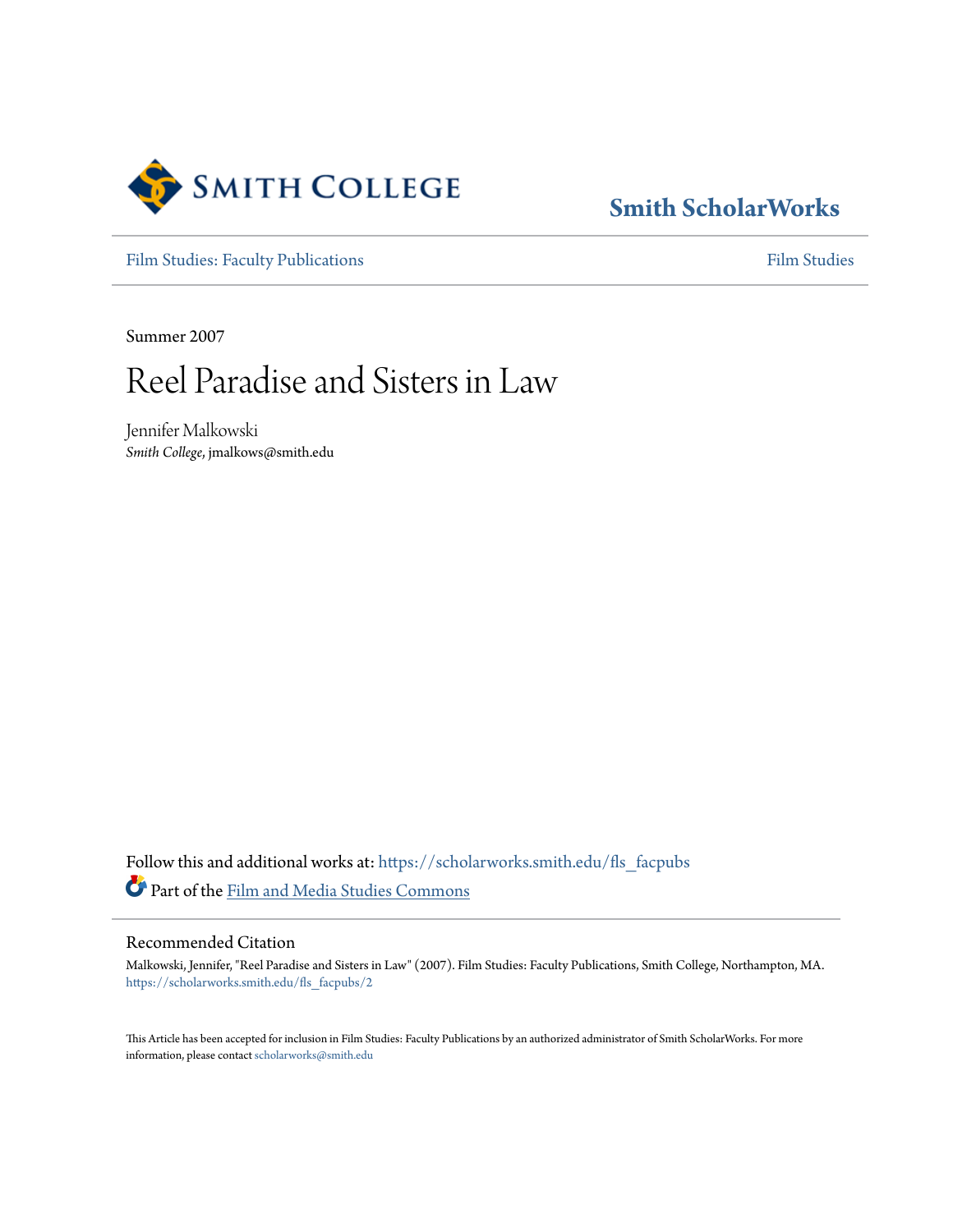## **Reel Paradise**

Director: Steve James. Producers: Steve James, Scott Mosier. Cinematographer, co-producer: P. H. O'Brien. Editor: Steve James. Music: Norman Arnold. © 2005 View Askew Productions. U.S. distribution: Wellspring Media.

## **Sisters in Law**

Directors: Florence Ayisi, Kim Longinotto. Producer, cinematographer: Kim Longinotto.Editor: Ollie Huddleston.Music: D'Gary.© 2005 Vixen Films. U.S. distributor: Women Make Movies.

To some extent, every documentary made about another culture is descended from Robert Flaherty's *Nanook of the North* (1922). Chronicling Inuit life in 1922, Flaherty produced something greater than a travelogue—he told a story with drama, action, humor, and warmth that attempted to truly communicate the spirit of another culture. Eight decades later, the two filmmaking teams behind *Reel Paradise* and *Sisters in Law* embarked on their own expeditions to far-away lands. Indie film guru John Pierson transplanted his family from Manhattan to the Fijian island of Taveuni so that he could show free movies to the locals at "the most remote movie theater in the world." Seasoned documentarian Steve James agreed to film the last month of the year-long project, at Pierson's request. Meanwhile, British documentarian Kim Longinotto teamed up with Florence Ayisi and ventured to the West African nation of Cameroon, gathering footage of the emerging Women Lawyers Association and their work for local women and girls. The resulting features, *Reel Paradise* and *Sisters in Law*, reveal the good and the bad of how much has changed since Flaherty's time—in the motivation to document other cultures and the politics of doing it.

Witnessing people's first moviegoing experiences and the sheer joy films can bring is appealing to a society saturated with moving images, and particularly to Pierson. As he puts it, "I truly wanted to capture the essence of how fantastic it was to see an audience seeing a movie in a place where there was almost no other media and movies had a primacy that they might have had in 1932." But cinematic potential becomes a problem in *Reel Paradise,* as inspiring footage of the culturally isolated Fijians excitedly absorbing their first motion pictures can only sustain about five minutes of a documentary. The rest must explore the impact of those first screenings on the Fijians and on the American family that makes them possible. James focuses almost solely on the latter, to the detriment of *Reel*

*Paradise*. Episodic segments showing the difficulties the Piersons have adjusting to island life dominate the film —John contracts dengue fever and can't find a reliably sober projectionist, his wife Janet surfs the Internet when she's not socializing with her neighbors, and teenagers Georgia and Wyatt wait for the unpredictable bus to a school where theirs are the only white faces. In his focus on the Piersons rather than the Fijians, James even follows storylines that have nothing to do with Taveuni or the screening project. When Georgia stays out late getting hickeys from local boys, Janet arrives to pick up her rebellious daughter. Watching them bicker and each accuse the other of "acting for the camera," I could have been on my couch with *The Osbournes* or *My Super Sweet Sixteen*.

What we do find out about the Fijians and how the free movie project affects them is limited. The only significant Fijian character is Georgia's best friend, Miriama, who latches onto the Pierson household partially as an escape from violence and abuse in her own. Georgia passes on (teenage) American values to her friend, to her parents' dismay—Miriama stays out late, skips school, and gets a tattoo that matches Georgia's. John and Janet point out the dangers of this influence. Georgia will go back to America, but Miriama will have to stay in Fiji and readjust to the mores of her culture. The Piersons could turn that argument on themselves—one year after arriving in Fiji, they go home as planned. The Meridian 180 Cinema closes its doors, and the Fijians have to readjust to life without their American neighbors and the filmic gifts they brought.

James's fixation on the Piersons at the expense of screen time for the Fijians reveals a lesson documentarians have learned perhaps too well from *Nanook*. Since the release of Flaherty's film, criticisms have been leveled against it for condescending to and appropriating the Inuit culture. Damning scenes of the grinning Nanook trying to bite into a gramophone record or intertitles that describe the Inuit as, "simple . . . happygo-lucky Eskimo[s]" represent, for many, a positioning of non-Western peoples as backward, silly savages. Documentary history is full of filmmakers who exploit or condescend to other cultures. And even the most thoughtful, well-meaning ethnographers are haunted by their "inability to do anything but misrepresent that other person," as filmmaker Ken Feingold phrases it.<sup>2</sup> As the "ailing genre"<sup>3</sup> of ethnographic documentary opens to experimental methods and the voices of the Others themselves, many filmmakers have strengthened their resolve to "know difference differently"<sup>4</sup> than their ethnocentric predecessors.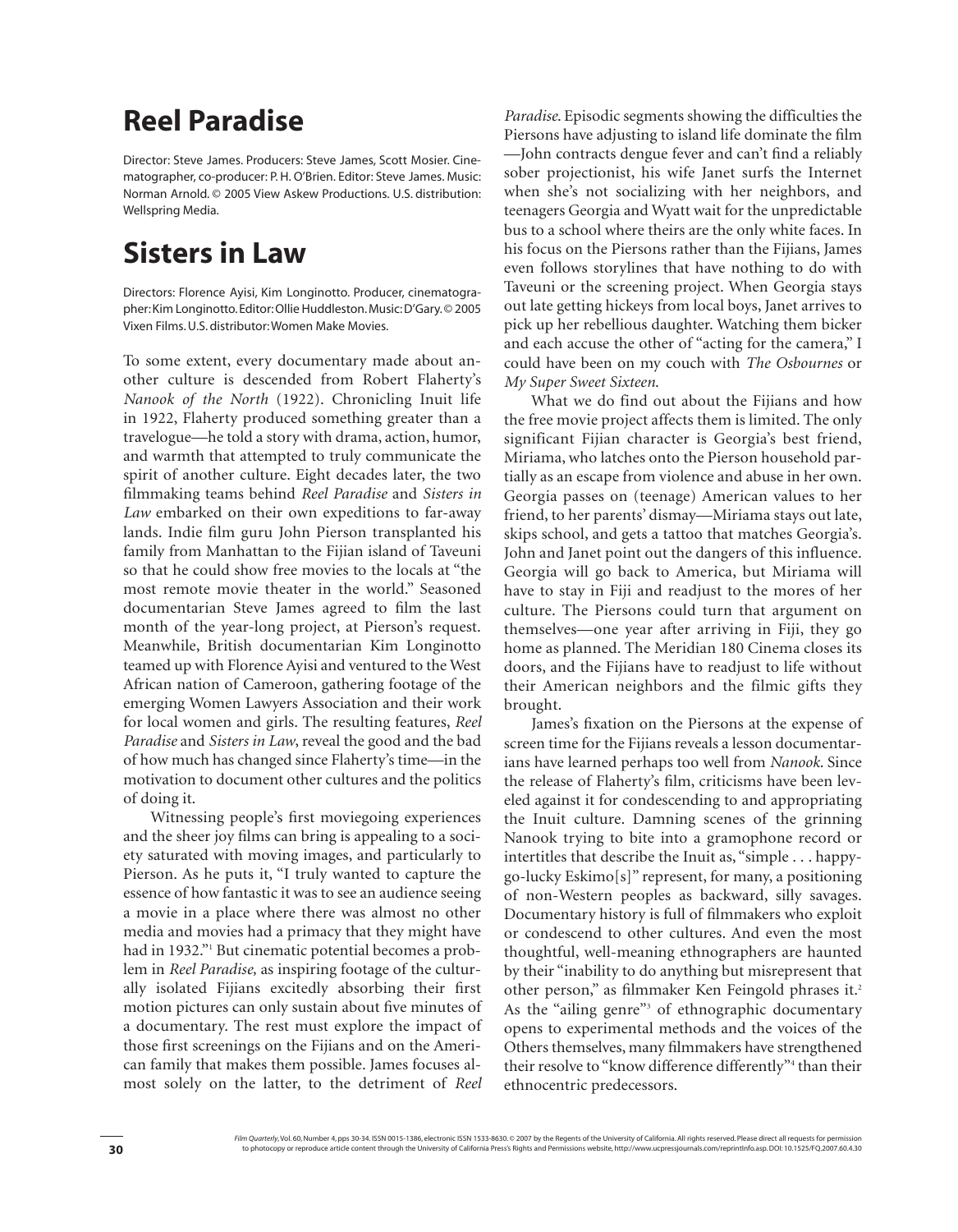Opting instead to mostly ignore their Others, James and Pierson create this documentary that is ostensibly about the effects of Hollywood cinema on a remote Fijian community, but that is actually about the effects of *showing* Hollywood cinema to Fijians on charitable, vacationing Americans. In trying not to offend, Pierson and James reveal very little about the culture in which they were immersed. James's failure here is particularly disappointing, considering his compelling portraits of different subcultures in *Hoop Dreams* (1994) and *Stevie* (2002). The real problem is that if sensitive, thoughtful filmmakers like James are unwilling to bring foreign cultures into focus for American audiences, the task will fall solely into the all-too-eager hands of reality TV producers. In shows such as *Survivor* or *The Amazing Race*, American contestants try to "survive" living or working the way natives of the countries they visit do, with locals serving as props or sidekicks in these adventures. Competitors experience foreign lifestyles as game challenges that exhaust and disgust them—walk two blocks balancing baskets of corn on your head, drink a pint of cow's blood, eat four pounds of regional meat at a traditional barbeque.

Thankfully, Longinotto and Ayisi's *Sisters in Law* resembles *Reel Paradise* just as little as it does *Survivor* or *The Amazing Race*—though its release was, unfortunately, far more limited than even *Reel Paradise*. This is a film that really digs into another culture and reveals something important and moving about its people while maintaining a high level of respect for its difference. The format here is total immersion, with no white faces to guide audiences. Instead of repressing change and trying to preserve another culture, as Flaherty did, Longinotto and Ayisi focus on change, exploring the shifting legal system in Cameroon as it clashes with traditional gender roles. *Sisters in Law* opens almost immediately into the middle of a legal case. A young mother comes in with a complaint: her child was stolen by its father, with her own father's compliance. The men protest, but the woman behind the desk—Vera Ngassa, who we soon learn is a state prosecutor quickly straightens them out. "It is called kidnapping," she declares, "That's not the way to behave . . . That's what you men do. You just harvest children all over the place without marrying the mothers." The mother instantly gets her child back. For an audience trained to believe in the hopeless oppression and powerlessness of third world women, this scene—and the film that it opens—plays like a quiet miracle. Here is a justice system in Africa where women's rights are starting to be successfully upheld—by women, no less. This particular miracle is one of many that have passed before

Longinotto's lens throughout her impressive career documenting trailblazing "women elsewhere." These women include unusual drag kings in Japan in *Dream Girls* (1994), wives seeking divorce and runaway girls in Iran in *Divorce, Iranian Style* (1998) and *Runaway* (2001), and girls un-

### Maybe Benjamin's idea that everything on this planet can and will be reproduced is no longer the primary threat because it has already happened.

dergoing and fighting against female genital mutilation in Kenya in *The Day I Will Never Forget* (2002).

The rest of *Sisters in Law* is similarly structured around a series of Ngassa's cases. Two Muslim women —Amina and Ladi—file suit against their husbands for rape and domestic abuse. Amina's story is developed most as we see her go before many different authority figures—lawyers, judges, the men of her family, and an all-male Muslim divorce committee—trembling each time, but insistent. The other two cases in the film involve young girls. Sonita, a ten-year-old, must testify against her twenty-five-year-old rapist. Manka, age six, hardly says a word, but bears witness with her scarred body to a series of brutal beatings from her aunt. Each time, Ngassa and her female colleagues far exceed their legal obligations, visiting clients at home after the cases are over or buying new clothes for the mistreated girls. Ngassa even buys medicine for Manka's abusive aunt, now in prison, and assures the repentant old woman that though she did a very bad thing, "We don't hate you."

Although the differences in style between *Reel Paradise* and *Sisters in Law* are quite striking, one of the most significant is subtle. While both James and Longinotto depart from Flaherty's style of direct, biasladen commentary on his subjects like "poor old Nanook," the two handle the sticky ethical situations they are so fond of documenting differently. Ethical ambiguity is the stuff James's documentaries are made of, and he wants his audience to know it. In *Reel Paradise*, different sides of the unresolved issues are lined up neatly: is Pierson an altruist or an egotist? Do the free movies help or harm the Fijians? Here is a scene that supports one side; here is a scene that supports another. The judgment is left to the audience, but the stakes of the case are clear and plenty of evidence is presented. Ironically, the same cannot be said of the legally themed *Sisters in Law*. Longinotto and Ayisi present a complex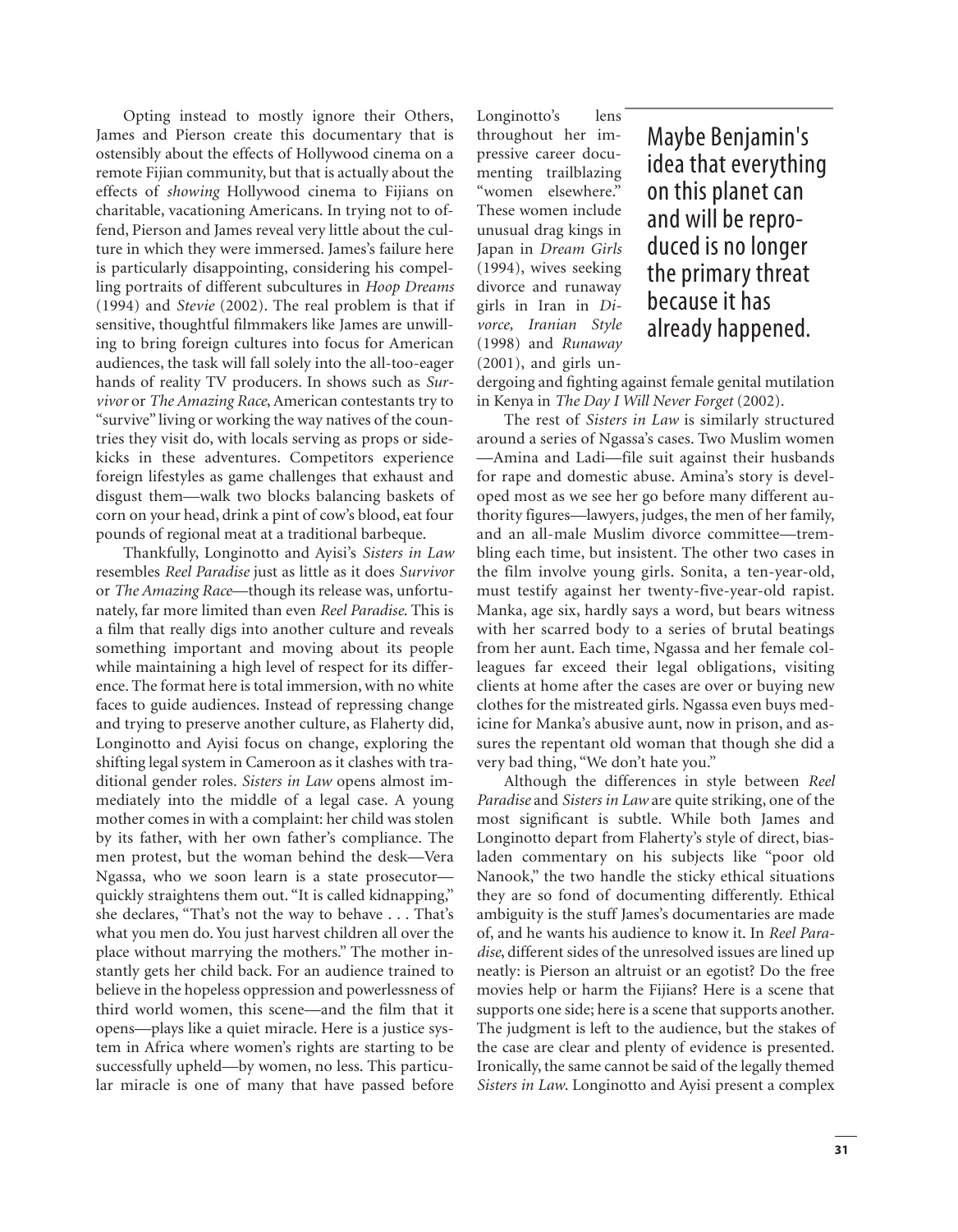

*Reel Paradise*, clockwise from top left: the theater, Fijian spectators, John lecturing, the farewell ceremony, Miriama and Georgia, Wyatt in a crowd

sociopolitical situation and make it look simple: Cameroon has changed, so traditions must catch up with women demanding equal rights. Any challenges the Women Lawyers Association faces are minimized by a tone of strength and triumph. For example, it is not until the last scene as everyone is celebrating Amina and Ladi's liberation that we find out that in seventeen years as a prosecutor, Ngassa had never before secured a spousal abuse conviction. Also, comments that might raise flags are quickly uttered and quickly lost in the narrative, such as Ngassa's accusation in the opening scene: "You, Father, your daughter has become merchandise. The way you people play in the villages, the way you play with women and children . . . That's what

makes her his wife? 80,000 Francs and a pig?" The sight of an educated, probably middle-class woman condemning poorer, rural people who "play" with silly customs could certainly offend, but the filmmakers never overtly *identify* this or any other complicating issue the way James would. If there is a problem with the way the women on screen operate, audiences have to find it themselves.

This refusal to identify issues lines up with Longinotto and Ayisi's larger attitude of non-intervention and self-effacement—a strictly observational style. Just as there are no outsiders on screen to guide the audience, there is also no narration, no intertitles, and only one interview scene in the whole film. So little infor-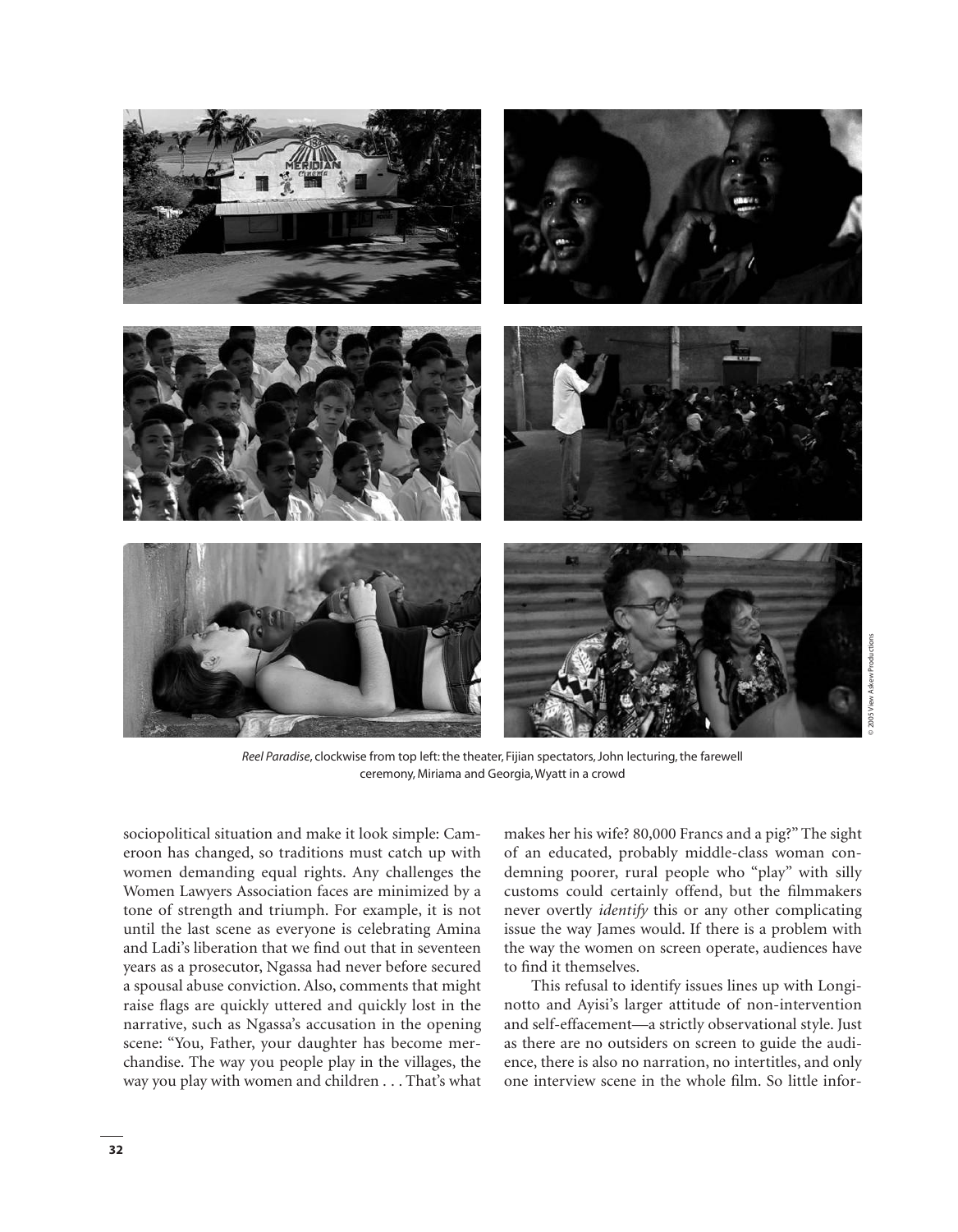

*Sisters in Law*, clockwise from top left: Ngassa takes a break with her son, Kumba Town, a lawyer counsels Amina, Ngassa celebrates with Amina and Ladi, Judge Beatrice Ntuba, a court officer reprimands an abusive husband

mation is given about the filmmakers that a casual viewer would certainly miss one of the film's most important safeguards against ethnocentrism: British Kim Longinotto is the more experienced filmmaker of this pair, but her co-director and translator, Florence Ayisi, was born in Cameroon. This style of partnership is standard practice for Longinotto, who always finds (and generously credits as co-director) a woman to collaborate with who knows the culture and the language. More than acting simply as translators, these women frequently advise Longinotto on creative and ethical decisions—as do the subjects themselves, significantly. Thus, Longinotto demonstrates a genuine effort to consult and understand the people of whatever country

she is filming in rather than just throwing them up on screen.

*Sisters in Law* is not the corrective for *Reel Paradise* and this is not a case of "good filmmaker, bad filmmaker." There are certainly problems with Longinotto and Ayisi's invisible style. Unavoidably present outsider perspectives are not acknowledged, issues can seem one-sided, and audiences may be misinformed or confused due to the lack of contextual information. Bill Nichols confirms that observational ethnographies, "once valorized as part and parcel of observational respect for one's subject," have since been attacked within the field as deceptively self-effacing.5 But what *Sisters in Law* does offer that *Reel Paradise* does not is a sense of